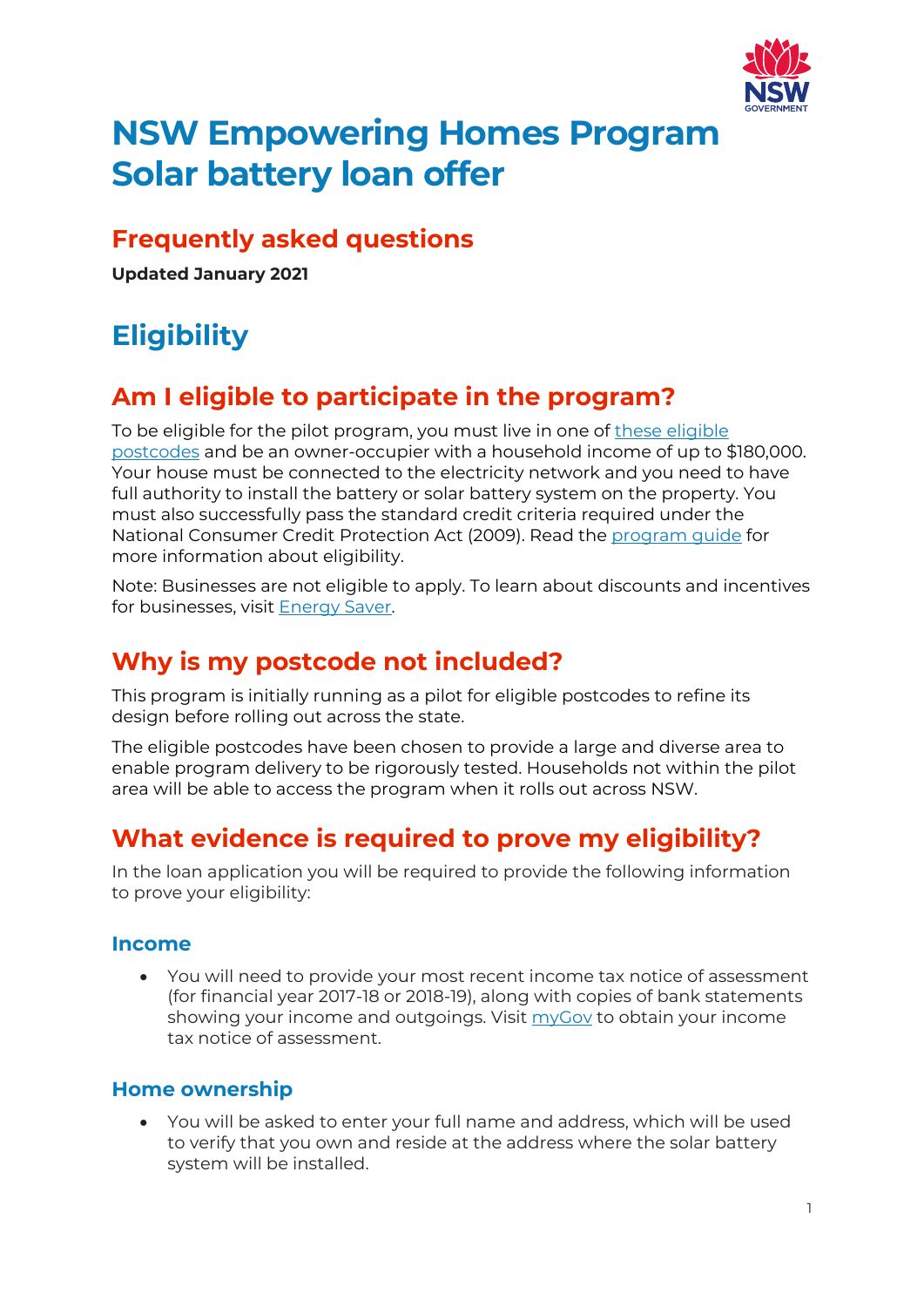#### **Identification**

• You will need to provide evidence of your identity and address (for example a drivers licence, passport or Medicare card).

#### **Am I eligible to participate in the program if I own an apartment or townhouse and live in it?**

Yes. For an apartment or townhouse, you must provide evidence of written strata approval for a solar battery system to be installed. Please note - a sufficient sized solar battery system may not fit within the available roof area of an apartment or townhouse. The approved suppliers will help you define what a sufficiently sized system would be for your home, considering your property's characteristics and electricity consumption.

#### **I already have a solar system; can I participate in the program?**

Yes. An interest-free loan of up to \$9,000 dollars is available for adding a battery to your existing solar system. Our approved suppliers will take your existing system into account when they are sizing the best solar battery system for your needs. Depending on the age and condition of your existing system, your supplier may recommend you increase or even completely remove and replace your current system.

This recommendation may also include replacing your current inverter.

#### **Can I purchase a solar system only through the program?**

No. This offer only provides interest-free loans for a battery that is added to an existing solar system or a new solar and battery system.

#### **To be eligible for the program, does my home have to be connected to the electricity network (the grid)?**

Yes. Participating homes must be connected to the grid. Off grid solutions are not suitable for most electricity users and can be very expensive. By staying connected to the grid, your solar battery system can help to support the grid through increased system security and reliability, and you may be able to receive additional financial benefits from feed in tariffs or by participating in a Virtual Power Plant.

#### **Why do I need to satisfy the standard credit criteria to participate in the program?**

All loans accessed through the program are governed by the National Consumer Credit Protection Act (2009), which requires standard credit criteria checks.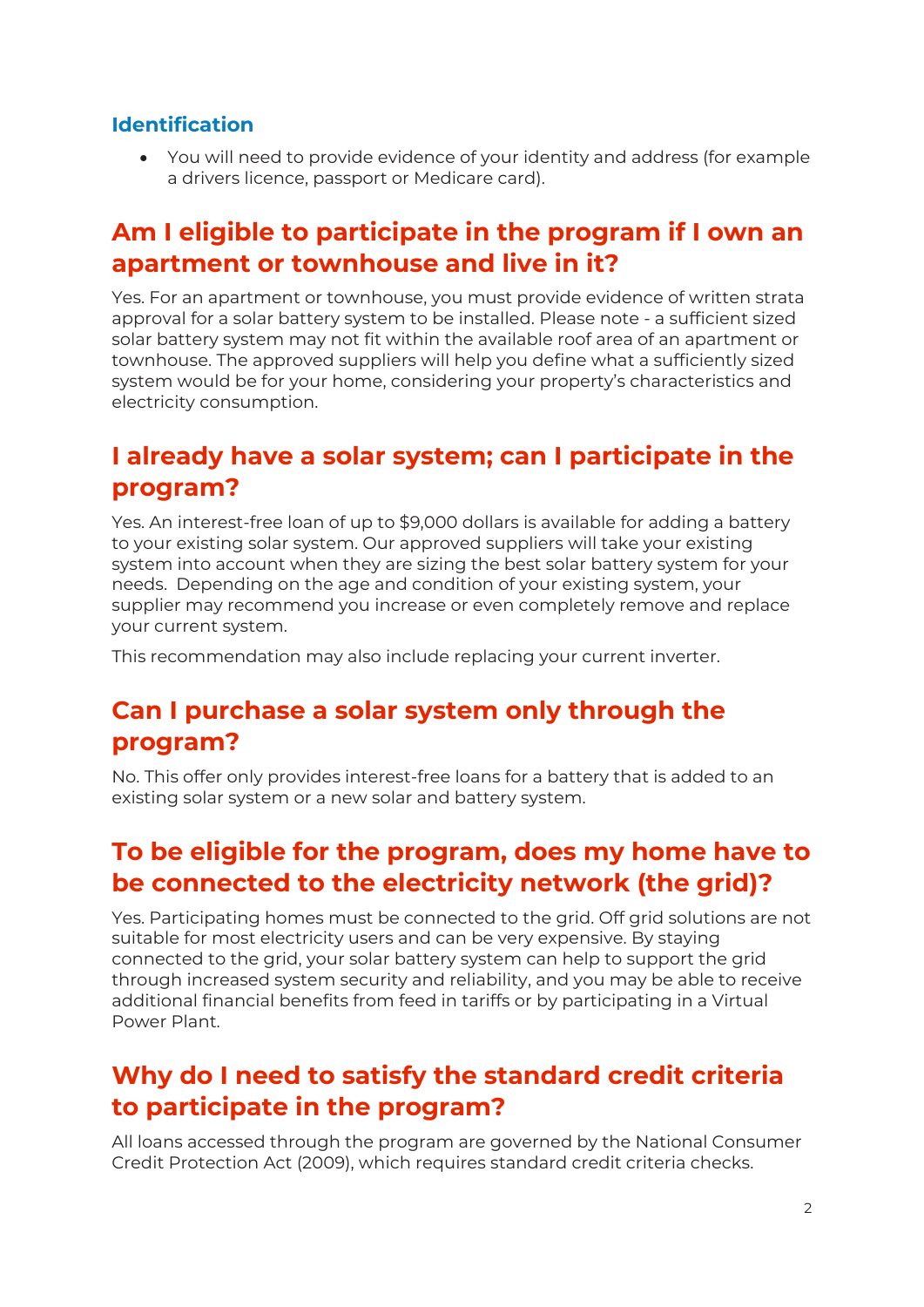Purchasing a solar battery system by means of a loan is a significant financial commitment and not the right choice for every household. Satisfying standard credit criteria protects consumers by ensuring they are capable of making their repayments without experiencing significant financial hardship.

## **Suppliers and products**

#### **Which solar battery system is best for my household?**

This depends on your individual needs, as every household is different. We strongly recommend contacting several approved suppliers to talk about your household's needs. They can answer questions about what size and type of solar battery system would be suitable for your home, as well as the costs and savings you can expect. A solar battery system may not be suitable for you situation and we recommend you read the 'Expected costs and savings' section of the program [guide](https://energysaver.nsw.gov.au/media/1986/download) or our [website](https://energysaver.nsw.gov.au/households/solar-and-battery-power/solar-battery-loan-offer) for more information.

The types and prices of the solar-battery solutions offered are different across each approved supplier. Talking to and getting quotes from more than one supplier will ensure you get the right system for you, at the best price. Please visit our [website](https://energysaver.nsw.gov.au/households/solar-and-battery-power/solar-battery-loan-offer) for a list of approved suppliers.

#### **How do I get the best deal?**

We strongly recommend you request quotes from more than one approved supplier to ensure you're getting the best deal and the system that is best for you. Don't be afraid to ask questions to make sure you are well informed and comfortable with what they are offering. The [program guide](https://energysaver.nsw.gov.au/media/1986/download) has a list of suggested questions to ask the suppliers. All approved suppliers are required to provide you with a detailed quote which will allow you to make an informed decision.

## **Financing**

#### **What are the terms of the loan?**

Your loan will be administered by Plenti, the exclusive delivery partner and finance provider for this pilot program. Loan details (including repayment amounts) and terms and conditions will be sent you to via email when the supplier provides you with a quote. Please contact Plenti on 1300 645 015 (Monday-Friday, 9am-5:30pm) or at [empoweringhomes@plenti.com.au](mailto:empoweringhomes@plenti.com.au) if you have specific questions on the loan terms of the program.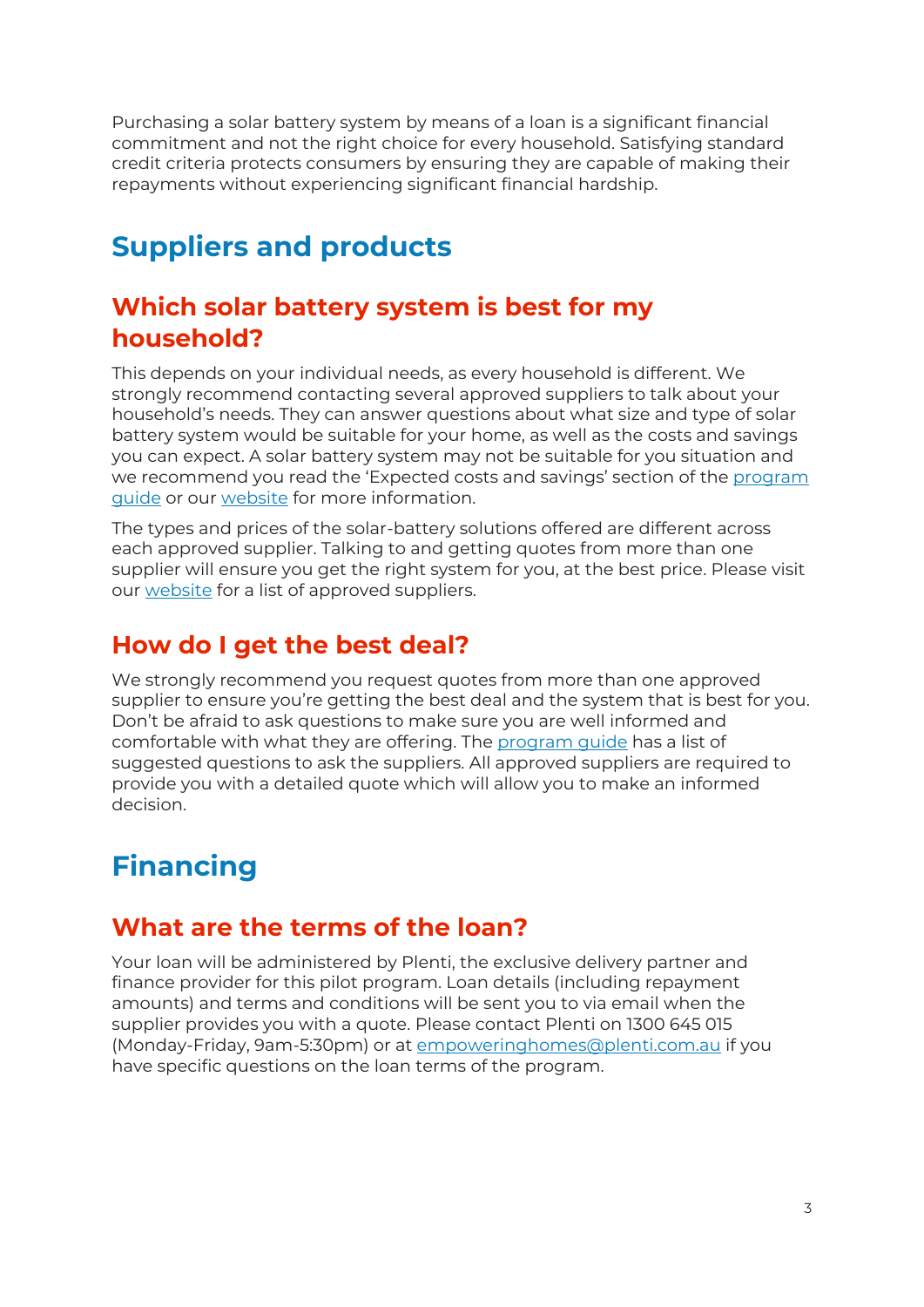### **What information do I need to provide for the loan application?**

Plenti will request evidence to determine if you are suitable for a loan. This includes reviewing:

- Your employment status and history
- Your combined household income (e.g. salary, rent, interest)
- Your expenses (e.g. phone bills, groceries)
- Your existing liabilities (e.g. credit cards, mortgages)
- Your credit file from one or more credit bureaus.

You will be required to enter some additonal details into an online form, including details about your passport or driver's licence or proof of age card number.

You may also be required to upload some forms of evidence such as:

- a council rates notice to prove ownership of your home
- copies of bank statements
- your Australian Tax Office notice of assessment.

#### **Is a credit check required?**

Yes – to comply with responsible lending regulation, Plenti will conduct an enquiry with one or more credit bureaus to review your existing liabilities and repayment history.

### **Why do I get less time to pay back a larger loan?**

Through this offer you have up to eight years to pay off your solar battery loan (of up to \$14,000) and up to ten years to pay of your battery only loan (of up to \$9,000). The length of these loans represent the likely payback periods for the average eligible household. This is because new solar and battery installations have a shorter payback period than a battery that is added to an existing solar system.

#### **What if I move house? Am I still responsible for repaying the loan?**

Yes. You are responsible for repaying the loan even if you move house.

### **Installation**

#### **Can I use my own solar battery installer to participate in the program?**

No. A number of approved suppliers have been chosen to supply and install systems for the pilot. You will need to engage one of them to participate in the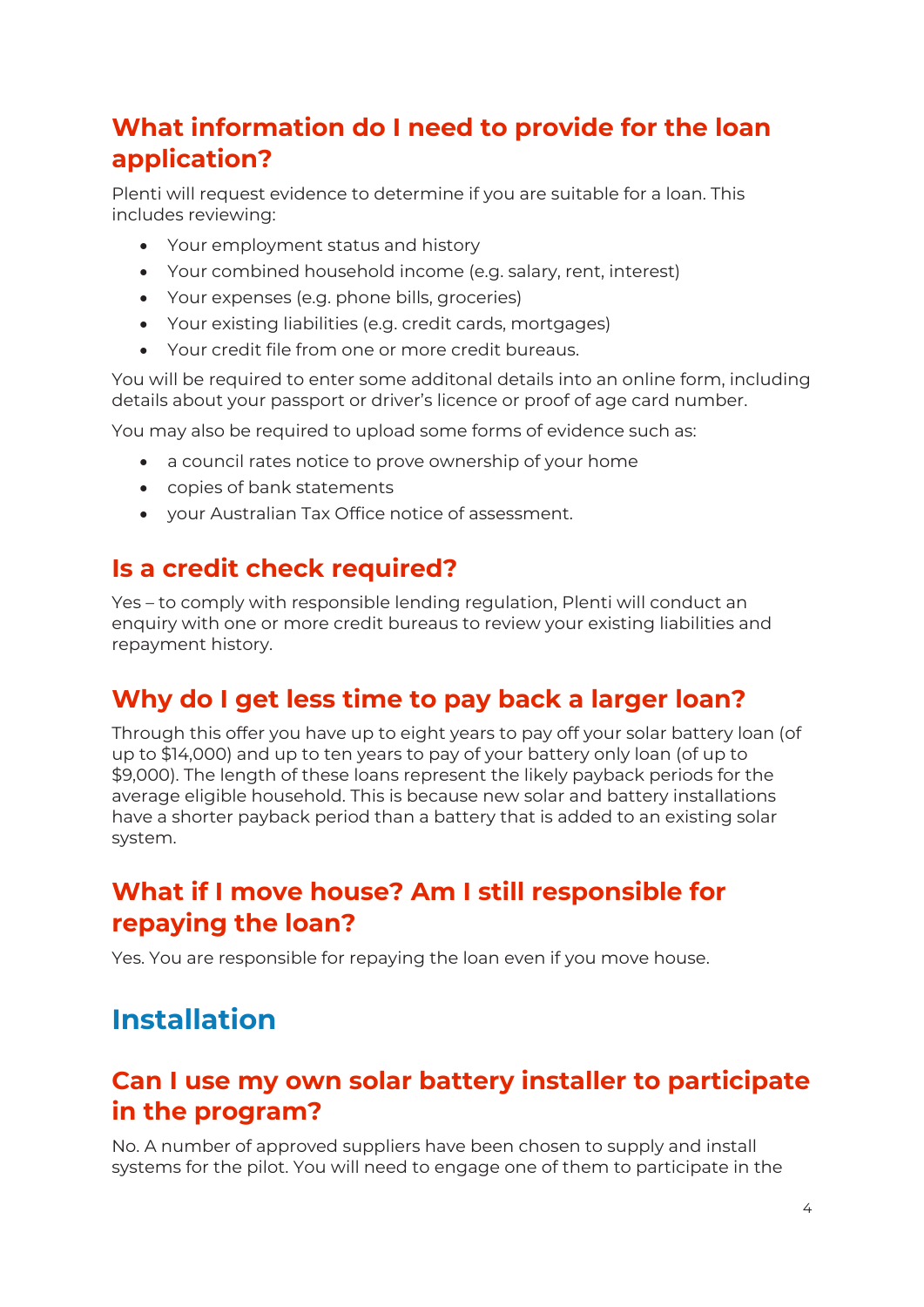program and access the interest free loan. Visit our [website](https://energysaver.nsw.gov.au/households/solar-and-battery-power/solar-battery-loan-offer) for a list of approved suppliers.

### **Costs and savings**

#### **What costs and savings can I expect?**

Although there can be substantial benefits associated with installing a solar battery system in your home, there are also significant costs involved.

It's important you fully understand the potential costs and savings, to make an informed decision about whether this offer is right for you. Read the 'Expected costs and savings' section of the [program guide](https://energysaver.nsw.gov.au/media/1986/download) for more information. Also, speak to the approved suppliers who will come to your home and provide a detailed assessment and quote for the system which best meets your needs.

### **Post installation support**

#### **Who can I contact for support after my solar battery system is installed?**

Contact your supplier to discuss any support and warranty requirements.

## **Further information about solar battery systems and tariffs**

#### **What is a virtual power plant and why is it important?**

A Virtual Power Plant (VPP) is one of a range of services a person with a battery can sign up to, to get more value from their solar battery system. Other such services include energy optimisation and demand response. A VPP is created by a network of home solar panels and battery storage systems all working together to generate, store and feed energy back into the grid.

Energy from the home solar panels and battery systems linked to a virtual power plant mainly provide electricity for the house on which they are installed. However, energy generated or stored by the system and not used by the household can be automatically dispatched and 'sold' back to the grid helping to reduce demand and pressure on the network when it is needed most.

To improve your return on investment, consider signing up to a VPP initiative to complement your solar battery. All batteries installed through this program are capable of being used as part of a VPP.

For more information about joining a VPP, speak to your approved supplier. Several offer VPP services and may provide an incentive to sign-up at installation.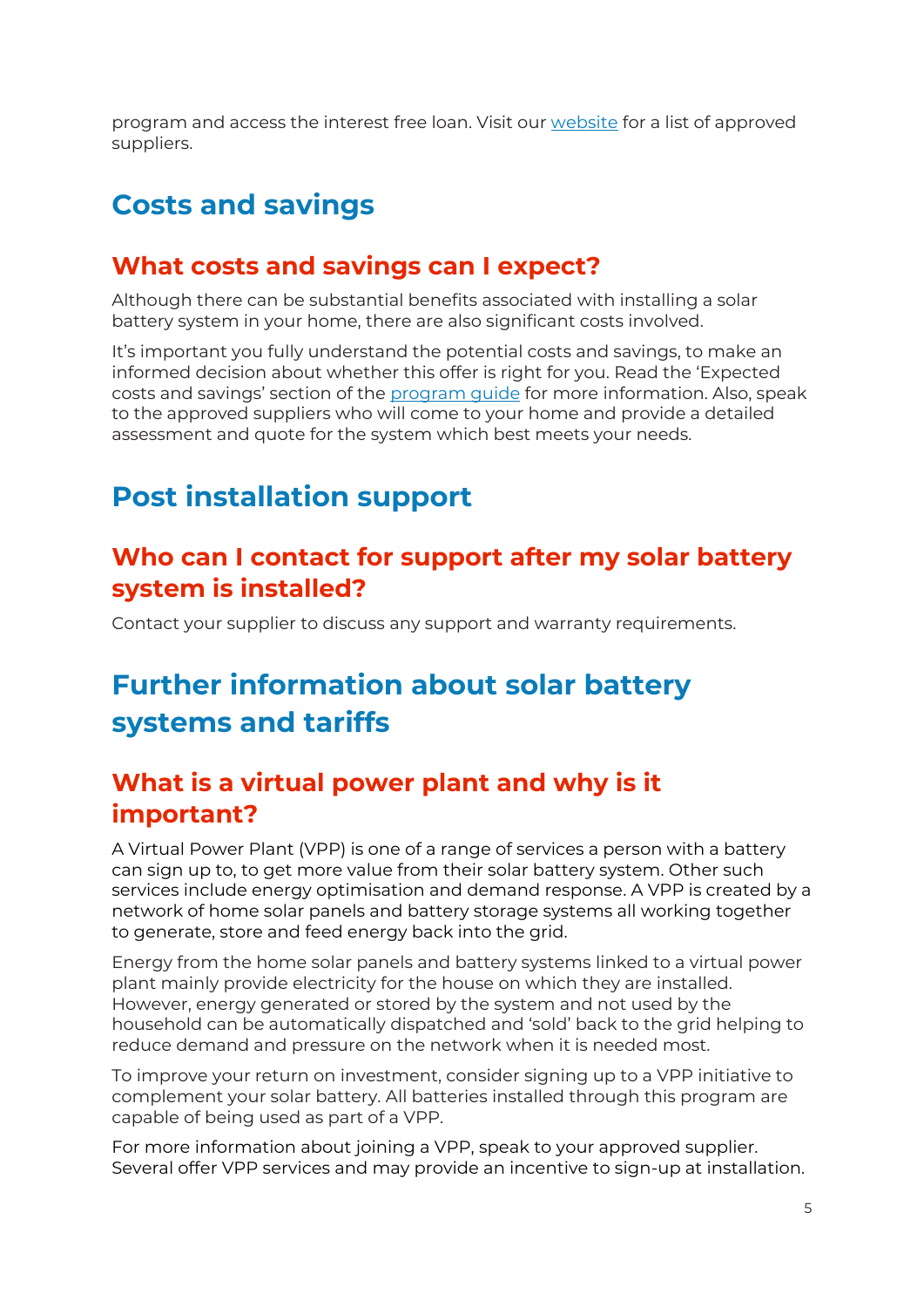#### **What is a smart meter?**

A smart meter (also known as a digital meter or 'type 4' meter) is a device that digitally measures when and how much electricity is used at your home. A smart meter sends this information back to your energy retailer remotely, instead of your meter needing to be manually read by a person.

#### **Why do I need a smart meter to participate in the program?**

Solar battery installations in NSW require a connection to a smart meter. This allows you to consume your own solar electricity first before purchasing electricity from your retailer. The meter also measures the unused solar electricity that is fed back into the grid. This allows your retailer to provide you a solar feed-in tariff. Many retailers will install your smart meter for free, or as part of your electricity contract. Before applying for the program, it is important to check with your electricity retailer to ask:

- if they will install a smart meter at your home
- if there are changes to your electricity contract
- if there is a cost to install a smart meter.

Please speak to your approved supplier in the first instance, they can assist you in this process and provide advice on any potential issues that may arise.

For more information about how you can get a smart meter to participate in the program, visit [Energy Saver.](https://energysaver.nsw.gov.au/households/understand-your-usage/smart-meters)

#### **What is my electricity tariff?**

Your electricity tariff is the breakdown of charges that make up the price you pay your electricity retailer for the electricity you use. There are many different electricity tariffs. You could save significantly on your bill by comparing tariffs and switching to one that best meets your needs and the way you use electricity in your home. Visit [Energy Switch](https://energyswitch.service.nsw.gov.au/) for information about comparing tariffs to help you determine which energy provider may be best for you.

#### **What is a time of use tariff?**

A time of use tariff breaks up each day into peak, shoulder and off-peak, and charges the consumer a different price for the grid-supplied electricity they use in each period. For example, you would be charged the least for off-peak electricity consumption, which is generally late at night and early morning.

Any home with a smart meter can go on a time of use tariff. If you are on a time of use tariff you are more likely to benefit from a solar battery system, as the excess energy generated by your solar panels and stored in your battery during the day is used by your home in the evening, when the grid electricity is at its most expensive.